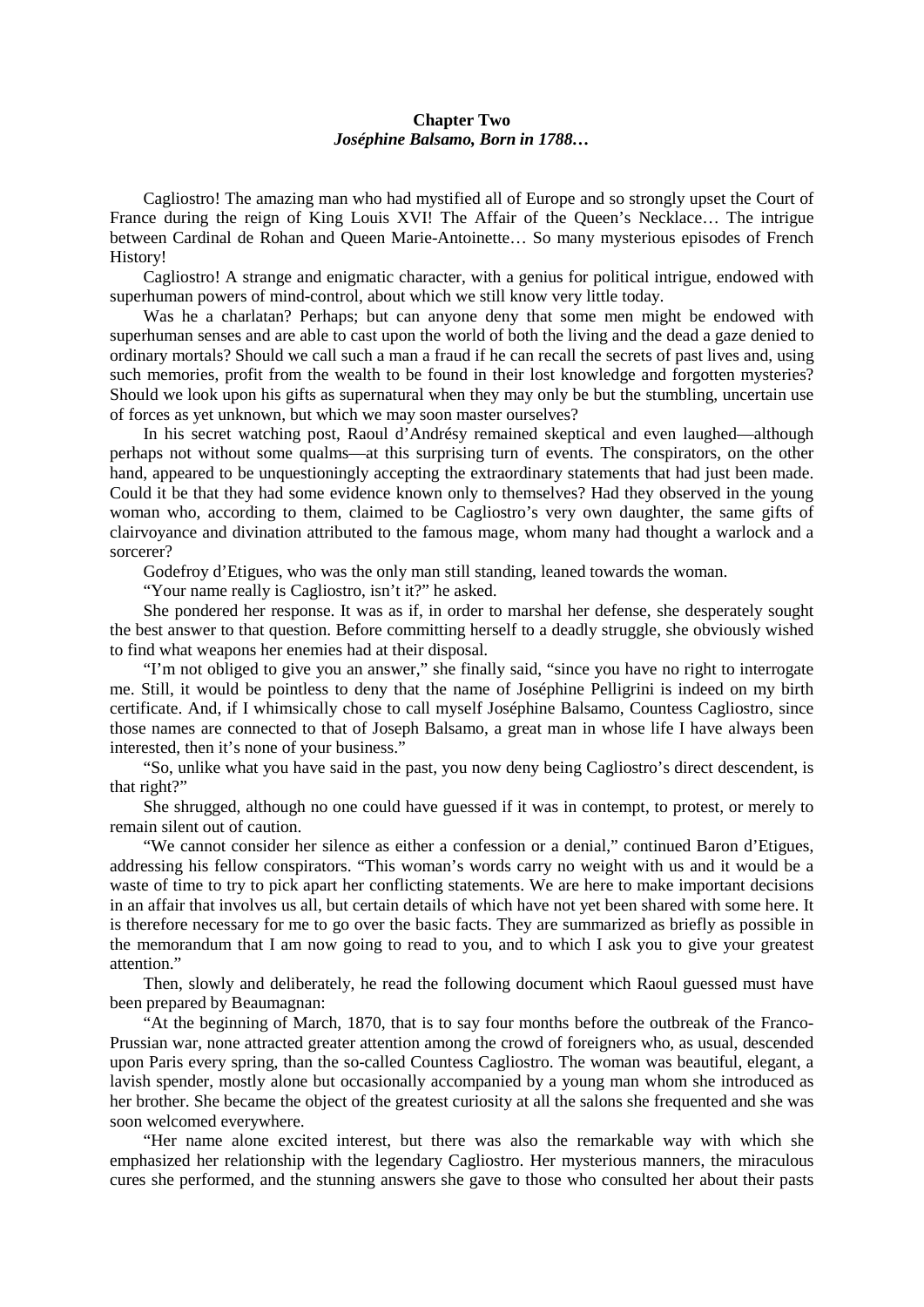or futures, amazed everyone. At the time, Alexandre Dumas' novel had made the character of Joseph Balsamo, a.k.a. Count Cagliostro, famous. Using the very same methods, but even more boldly, that woman claimed to be Cagliostro's own daughter, and to be privy to the secret of eternal youth, while she smiled and recounted encounters and events that had taken place in the days of Napoleon I and which she had personally witnessed.

"Such was her fame that she soon succeeded in getting invited to the Palais des Tuileries where she met Emperor Napoleon III. Private meetings with Empress Eugenie followed, and the beautiful Countess was invited to meet some of her closest friends and confidantes. An issue of the satirical newspaper *Le Charivari*, which was sold clandestinely before being seized by the police, told the story of one such meeting, by a writer who attended it:

"*There is something of the Mona Lisa about Countess Cagliostro. Her expression changes very little and remains indefinably sweet and candid, although some might see it as cruel and wicked. There is so much experience in her eyes and so much knowledge in her smile that one might easily believe that she is indeed 82 just as she claims. In those moments, she pulls a small gold mirror from her pocket and lets fall on it two ruby-red drops from a tiny flask she always carries with her. She then wipes it clean and looks at her reflection again, and it is as if the wisdom of the ages is gone, and her adorable beauty and youth has returned.*

"*When we questioned her about it, she replied:*

" '*This mirror belonged to Cagliostro. For those who boldly look into it, time stands still. Look, the date is engraved on its back: 1783. And beneath it are four lines which summarize the four great secrets of the Kings of France, which Cagliostro received from the very lips of Queen Marie-Antoinette herself. He intended to solve them all, because it was said that the man who would know them would become King above all other Kings.'*

" '*May one hear those lines?' someone asked.*

" '*Why not? To know them is not to solve them. Cagliostro himself wasn't granted the time to do so. They are mere titles, descriptions if you will. They read:*

" '*In Robore Fortuna*

" '*The God-Stone of the King of Bohemia*

" '*The Treasure of the Kings of France*

" '*The Candlestick with Seven Branches*' [1](#page-1-0)

"*She then spoke to everyone in turn and made some astonishing revelations, but that was only a prelude. The Empress, although not wishing to ask questions about personal matters, decided to ask about the future.*

" '*Would Your Majesty be so kind as to blow lightly on the mirror?' said the Countess, presenting her gold mirror.*

"*Then, after peering at the mist thus created on the surface, she murmured:*

" '*I see many beautiful things… A great war in the summer… Victory… The returning troops marching under the Arc-de-Triomphe… Crowds cheering the Emperor… The Prince Imperial…*' "

"These are the revelations contained in that article," Godefroy d'Etigues continued. "They are indeed striking, since it was published several months before war with Prussia was actually declared. Who was this adventuress whose dangerous predictions doubtlessly influenced the Empress' gullible mind and likely played an important part in bringing about the catastrophic defeat of 1870?

"According to *Le Charivari*, someone once asked her:

" '*I'll accept that you might be Cagliostro's daughter, but then, who was your mother?*'

" '*My mother?' she replied. 'Seek her among the highest contemporaries of Cagliostro… Higher still… Yes, that's right… Joséphine de Beauharnais, the future wife of Napoleon Bonaparte… The future Empress of France…*'

"Naturally, the police of Emperor Napoleon III could not remain idle. At the end of June, they presented a report by Clampin, one of their best agents, who, after a long and difficult investigation, wrote:

<span id="page-1-0"></span> <sup>1</sup> The first secret was solved by Dorothée in *Dorothée, Danseuse de Corde* [*Dorothée, Rope Dancer* a.k.a. *The Secret Tomb*]. The next two secrets were solved by Arsène Lupin in *L'Ile aux Trente Cercueils* [*The Island of the Thirty Coffins*] and *L'Aiguille Creuse* [*The Hollow Needle*]. The fourth secret is the theme of this book. (*Note from the Author*).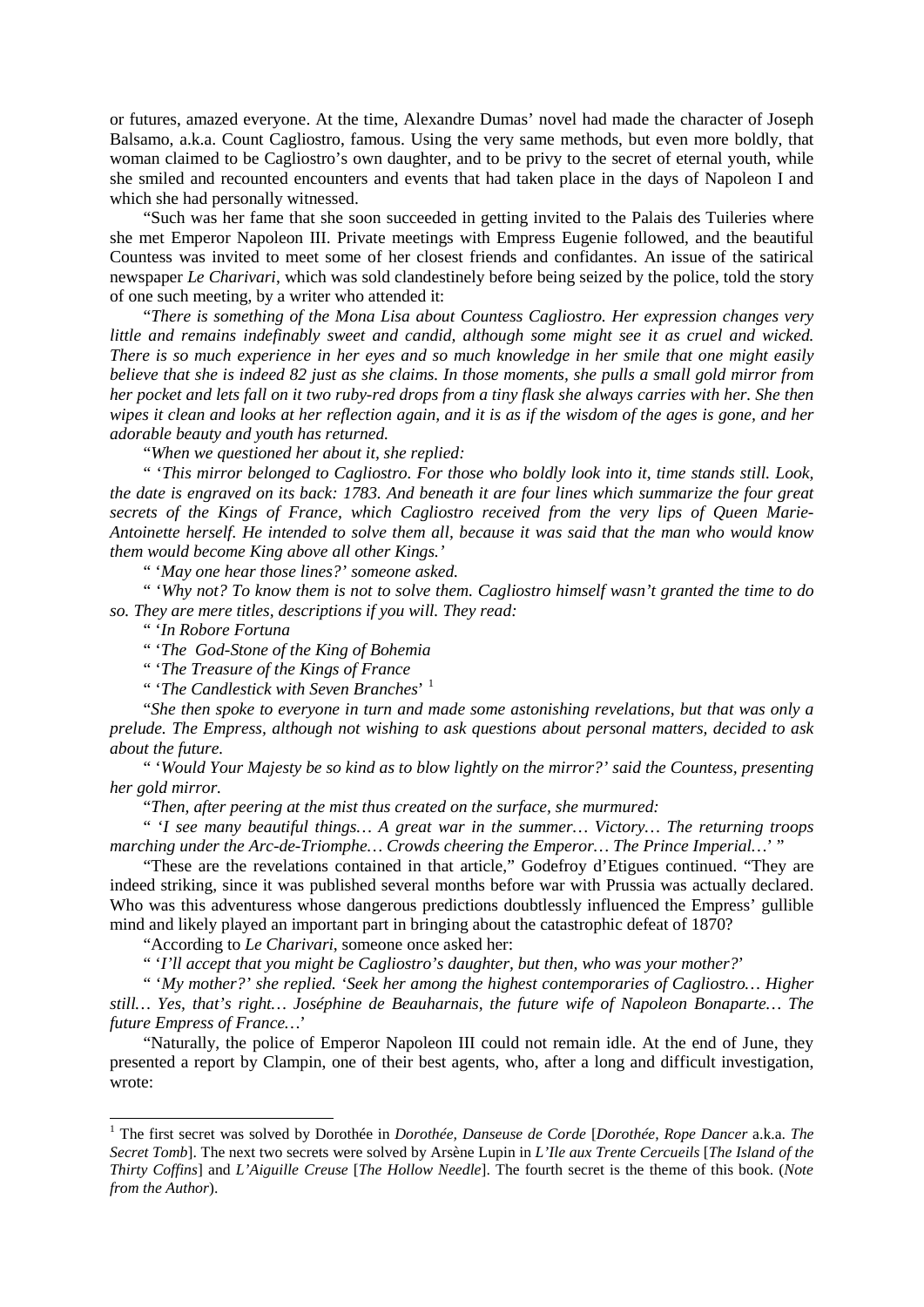" '*The* Signorina*'s Italian passport, while featuring some possible signs of tampering with her date of birth, does identify her as Joséphine Pellegrini Balsamo, Countess Cagliostro, born in Palermo, Sicily, on July 29, 1788. Having gone to Palermo, I managed to dig up the old parish registers of Montarana and, in one of them, on the date of July 29, 1788, I did find the declaration of birth of one Joséphine Balsamo, daughter of Joseph Balsamo and Joséphine de la P\*\*\*, a French subject.*

" '*Was her mother Joséphine Tascher de la Pagerie, the maiden name of the young wife separated from her husband, Vicomte de Beauharnais, the future wife of General Bonaparte? I looked into the matter further and, after more inquiries, I discovered a batch of letters written by a Lieutenant from the Paris Prévôté who, in 1788, had been tasked with arresting Cagliostro. Even though he had been officially expelled from France after the notorious Affair of the Queen's Necklace, the charlatan still resided in a small private mansion in Fontainebleau under the name of Pellegrini, where it was said he was visited every day by a tall, slender and beautiful lady. As we know, Joséphine de Beauharnais also resided in Fontainebleau at that time, and she certainly was tall, slender and beautiful. The day before he was scheduled to be arrested, Cagliostro disappeared. The following day, Joséphine de Beauharnais also left Fontainebleau, rather abruptly.*[2](#page-2-0) *A month later, the child was born in Palermo*.

" '*These coincidences, in and of themselves, are impressive. But they take an even greater meaning when one learns of two additional facts: Eighteen years later, Empress Joséphine brought to Malmaison a young girl whom she said was her goddaughter; she quickly won the Emperor's heart, to the degree that he almost treated her as if she were his own daughter, lavishing gifts upon her. Her name was Joséphine, or Josine*.

" '*After the fall of Napoleon's Empire, Joséphine went to live at the Court of Tsar Alexander I, where she took the title of Countess Cagliostro*.' "

Baron d'Etigues allowed the impact of that last revelation to reverberate in the silence of the room. The conspirators had listened to him with the deepest concentration. Raoul, taken aback by the incredible tale, sought in vain to detect a hint of an emotion or feeling on the young woman's face. She remained totally impassive, with only her beautiful eyes faintly smiling.

"That report," the Baron went on, "and the dangerous influence that Countess Cagliostro was beginning to acquire at the Imperial Court, cut short her career. A decree of expulsion was signed and she and her so-called brother were kicked out of France. He went to Germany, and she to Italy. One morning, as she had just arrived in Modena, she met a young officer. It was Prince d'Arcole, who is with us here today. He is the one who located those old issues of *Le Charivari* and the police report, the original of which, signed and stamped, is in his possession. It's also he who, only a short while ago, testified as to the unmistakable identity of the woman he saw then, that day in Modena, and whom he sees again before him here today..."

Prince d'Arcole stood up and bowed.

"I normally do not believe in miracles," he said gravely, "but what I say to you now is the affirmation of such a thing. Yet, my devotion to truth compels me to declare on my honor as a soldier that that woman is the same woman whom I met in Modena 24 years ago."

"Are you the type of man who would leave a beautiful woman without saying a kind word or two to her, Prince?" Joséphine asked suddenly, with a tone of mockery in her voice.

"What do you mean, Madame?" said the Prince.

"I mean that a young and handsome French officer like you were then would be far too courteous to take his leave of a pretty woman with just a formal good-bye."

"I don't grasp what you're trying to say…"

"I'm saying that you made a lovely declaration to me."

"Perhaps… It was so long ago that I no longer remember…" said the Prince, embarrassed.

"Fortunately, I do. You leaned forward and kissed my hand tenderly, rather longer than strictly necessary, and whispered: 'I hope, Madame, that the hours I have had the pleasure of spending with

<span id="page-2-0"></span><sup>&</sup>lt;sup>2</sup> Until now, none of Joséphine de Beauharnais' biographers have explained why she appeared to have almost fled Fontainebleau so suddenly. Only M. Frédéric Masson, sensing the truth, wrote: "Perhaps one day some letters will be found that will explain the *physical* necessity for her departure." (*Note from the Author*).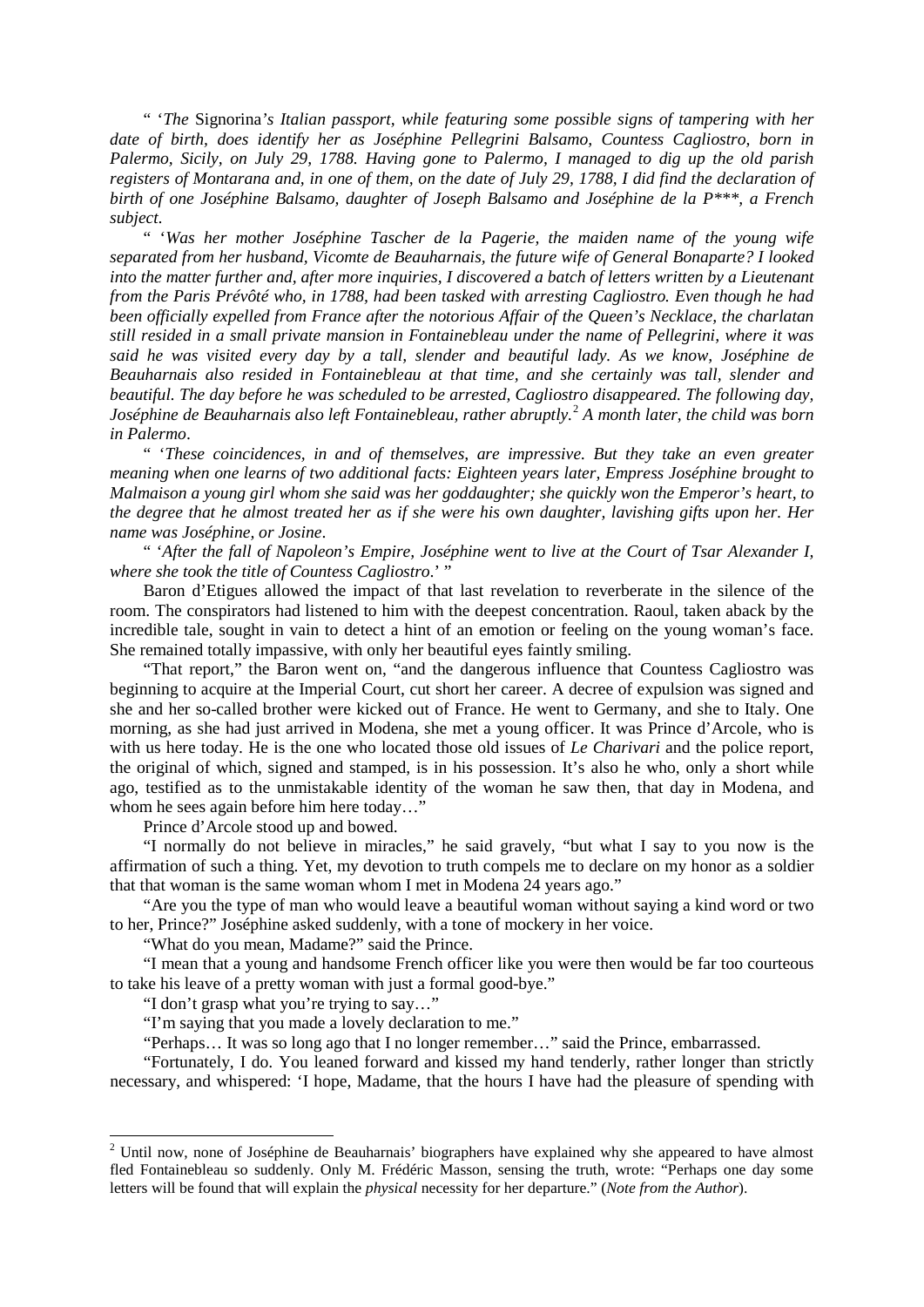you will not be the last. For my part, I will never forget them.' And you repeated, to better emphasize your gallant meaning: 'Never, Madame, never.' "

Prince d'Arcole was an old, fearless soldier and a man of impeccable manners. Yet, when he heard the precise and exact recounting of a moment that had taken place a quarter of a century ago, he became extraordinarily upset.

"For the love of God!" he muttered.

But then, he recovered his composure and, in a somewhat bitter voice, took the offensive:

"I confess that I had forgotten, Madame. If the memories of our first encounter were indeed pleasant, they were erased by that of our second encounter."

"Please, do tell," she replied.

"It was at the beginning of the following year, at Versailles, when I accompanied the French ministers tasked with negotiating a peace treaty to end the war with Prussia. I saw you in a café, sitting at a table, drinking and laughing with German officers, one of whom was on Bismarck's staff. That day, I understood what a terrible part you had played at the Tuileries, and who you were really working for..."

All these revelations, this uncanny series of moments in what seemed to be an enchanted life, had taken less than ten minutes to recount. There had been no arguments, no attempt to impose a logical or believable framework upon the proceedings. It had just been a dry recitation of facts, hammered like a series of blows, telling an incredible story. The scene was even more astounding because some of the evidence which was used to attack this seemingly young woman was more than a century old!

Raoul was stupefied. This spectacle was right out of a dark and fantastic gothic melodrama. The conspirators also seemed illusory, all too willing to believe in fairy tales as if they were indisputable facts. Raoul was well acquainted with the intellectual mediocrity of country squires for whom time and progress had stood still. But how could they not bring themselves to realize that all their fanciful theories could not prevail against the incontrovertible reality of the young age of the woman sitting before them? However gullible they might be, did they not have eyes to see?

As for the behavior of the so-called Countess Cagliostro, it was, if anything, even more surprising. Why did she keep silent, which, ultimately, meant that she accepted their delusions and had as good as confessed to the crimes of which they were accusing her? Was she doing it because she didn't want to undo the legend of her eternal youth, something from which she obviously derived great pleasure and must have made the accomplishment of her plans easier? Or perhaps, she was unaware of the terrible danger hanging over her head, and looked at this quasi-theatrical display as merely some kind of practical joke?

"Such is this woman's past," concluded Baron d'Etigues. "I shall not dwell on other episodes which link the past with the present. While always careful to remain hidden behind the scenes, Countess Cagliostro played a part in the tragic comedy of General Boulanger<sup>[3](#page-3-0)</sup> and the sordid scandal of the Panama Canal.<sup>[4](#page-3-1)</sup> One finds her hand in almost every tragedy that has afflicted our country. But we have only circumstantial evidence about her role in these affairs, and no hard proof, so we'll ignore them and move on to more immediate concerns. Before I continue, however, do you have anything to say about these matters, Madame?"

"I do," she said.

"Please proceed."

"Since you seem so intent on conducting my trial in this rather medieval fashion," she said in the same mocking tone, "I would like to know if you plan to indict me on all the charges that you have brought against me so far? If so, you might as well burn me at the stake like a witch right now, since my sins, according to you, include sorcery, espionage, heresy and other crimes surely worthy of the Inquisition."

<span id="page-3-0"></span><sup>&</sup>lt;sup>3</sup> Georges Ernest Jean-Marie Boulanger (1837-1891) was a French General and a reactionary politician who, at the peak of his popularity, in 1889, considered seizing power in a coup d'état, but procrastinated and, under threat of arrest, fled abroad.

<span id="page-3-1"></span><sup>&</sup>lt;sup>4</sup> The collapse in May 1889, after eight years of work and \$235 million spent, of the French attempt at building the Panama Canal, was a major financial and political scandal and became a by-word for disastrous investments. Over 100 legislators were found to have been involved in the corruption and Jean Jaurès was commissioned by the French Assembly to conduct an inquiry into the matter, completed in 1893.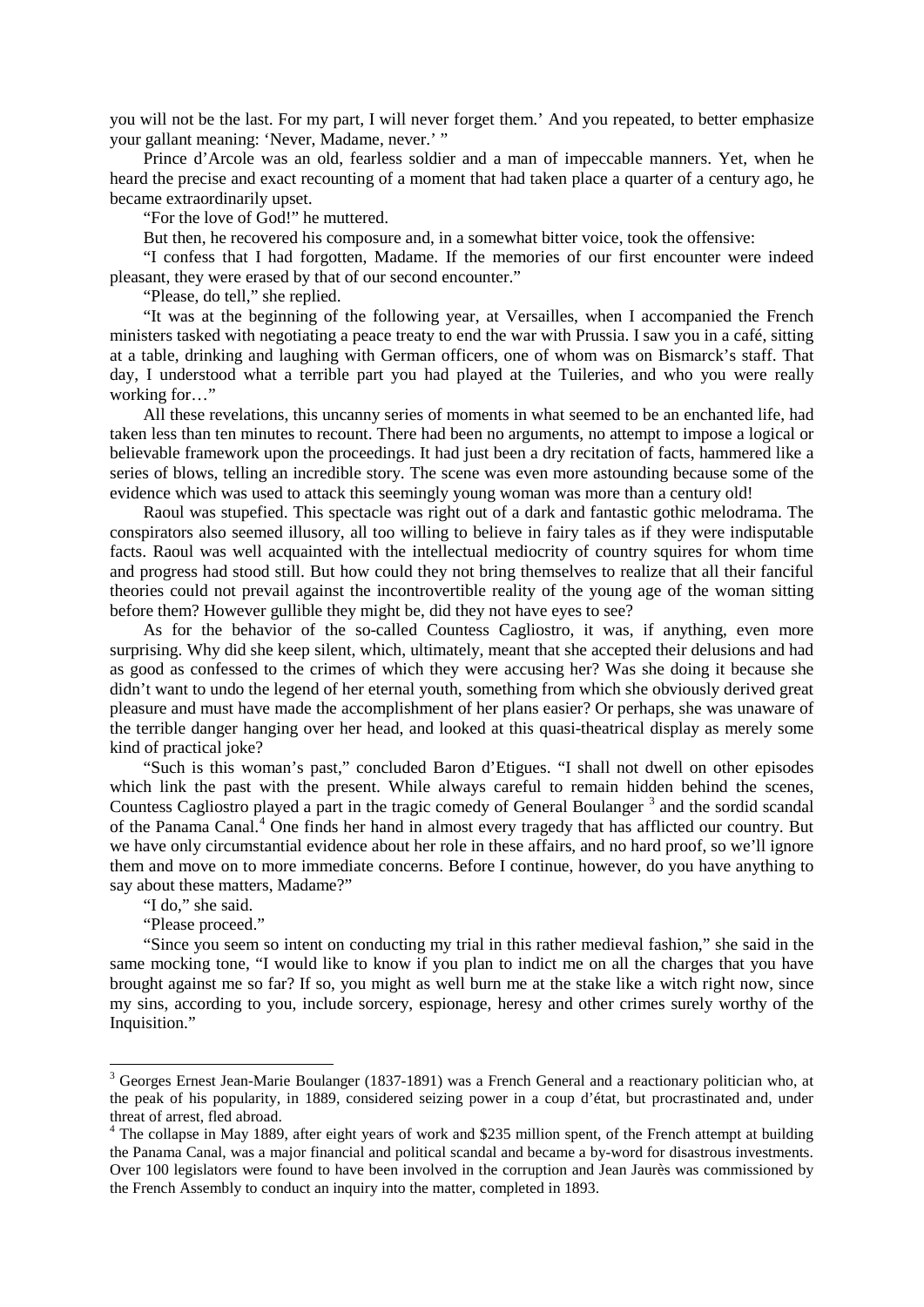"No, Madame," responded Godefroy d'Etigues, coolly. "I have only reported your past crimes in order to convey a more accurate portrait of your character."

"I see. Do you believe you have conveyed such a portrait?"

"For our purposes, I do."

"You're easily satisfied. And what evidence do you have for all these alleged crimes?"

"First, we have eyewitness testimonies of people who have met you in the past, some a century ago. Then, we have your own confession…"

"I beg your pardon—what confession?"

"You've just repeated to Prince d'Arcole the very conversation you had with him in Modena 24 years ago."

"Ah, yes, so I did. What else?"

"We have these three portraits which are all of your likeness, is that correct?"

She looked at the portraits.

"Yes, they're portraits of me," she said.

"Well, then," continued Baron d'Etigues, "the first was painted in Moscow in 1816 and is supposed to be the likeness of Josine, Countess Cagliostro. The second is a photograph taken in 1870. The third is another photograph, taken very recently in Paris. Note that all three are autographed by you, bearing the same signature, in the same handwriting."

"What does it prove?"

"It proves that they're portraits of the same woman."

"The same woman," she interrupted, "who, in 1894, bears the same face as in 1816 and 1870. Hearing this, I can only guess that your next words will be 'burn the witch!' "

"Do not joke, Madame! That would be an abominable blasphemy!"

She struck the arm of her pew impatiently.

"Let's put an end to this farce then, Monsieur. What do you want from me? What do you have against me? Why am I here?"

"You are here, Madame, to account for the crimes you have committed."

"I ask again: what crimes?"

"My friends and I were 12 men united in the same goal. Today, there's only nine of us left. The other three are dead—because you killed them."

A fleeting shadow of concern—or at least, Raoul thought so—crossed Joséphine's beautiful Mona Lisa face. But almost right away, her features resumed their normal expression, as if nothing could disturb this woman, not even the terrible accusation launched with such violence against her. It was as if she was beyond human emotions, or, at least, able to completely hide any symptoms of the indignation, horror and revolt that would have overwhelmed a normal person. Any other person in her place, guilty or not, would have protested with vehemence, but she remained silent, and no clues betrayed if it was because of her cynicism or her innocence.

The Baron's associates remained still, their brows furrowed and their faces stern. Behind them, almost totally hidden from Joséphine's sight, was Beaumagnan, whom Raoul could see clearly. His arms rested on the back of the chair in front of him and his face was partially buried in his hands, but one could see his eyes gleaming between his parted fingers; they never left the face of his enemy.

Then, in complete silence, Godefroy d'Etigues read the indictment, or rather the three terrible indictments. He did it just as coldly as before, without raising his voice or making any comment. It was as if he read an official document.

"Eighteen months ago," he began, "Denis Saint-Hébert, the youngest of us, was out hunting on his estate near Le Havre. Late in the afternoon, he left his gamekeeper and one of his farmers and went off, his gun slung over his shoulder, to look at the sunset from the top of the cliffs—or so he said. He didn't return that night. The next day, his body was found on the rocks below when the tide withdrew.

"Could it have been a suicide? It's unlikely. Saint-Hébert was rich, healthy and in good spirits. What reasons could he have had to kill himself? Could it have been murder? Lacking any suspects, no one thought so, and the investigation ruled his death to be accidental.

"The following June, we mourned the passing of yet another friend, who died under similar circumstances. Georges d'Isneauval was shooting gulls in the early hours of the morning at the foot of the cliffs of Dieppe when he allegedly slipped and fell in such a way that he hit his head against a rock